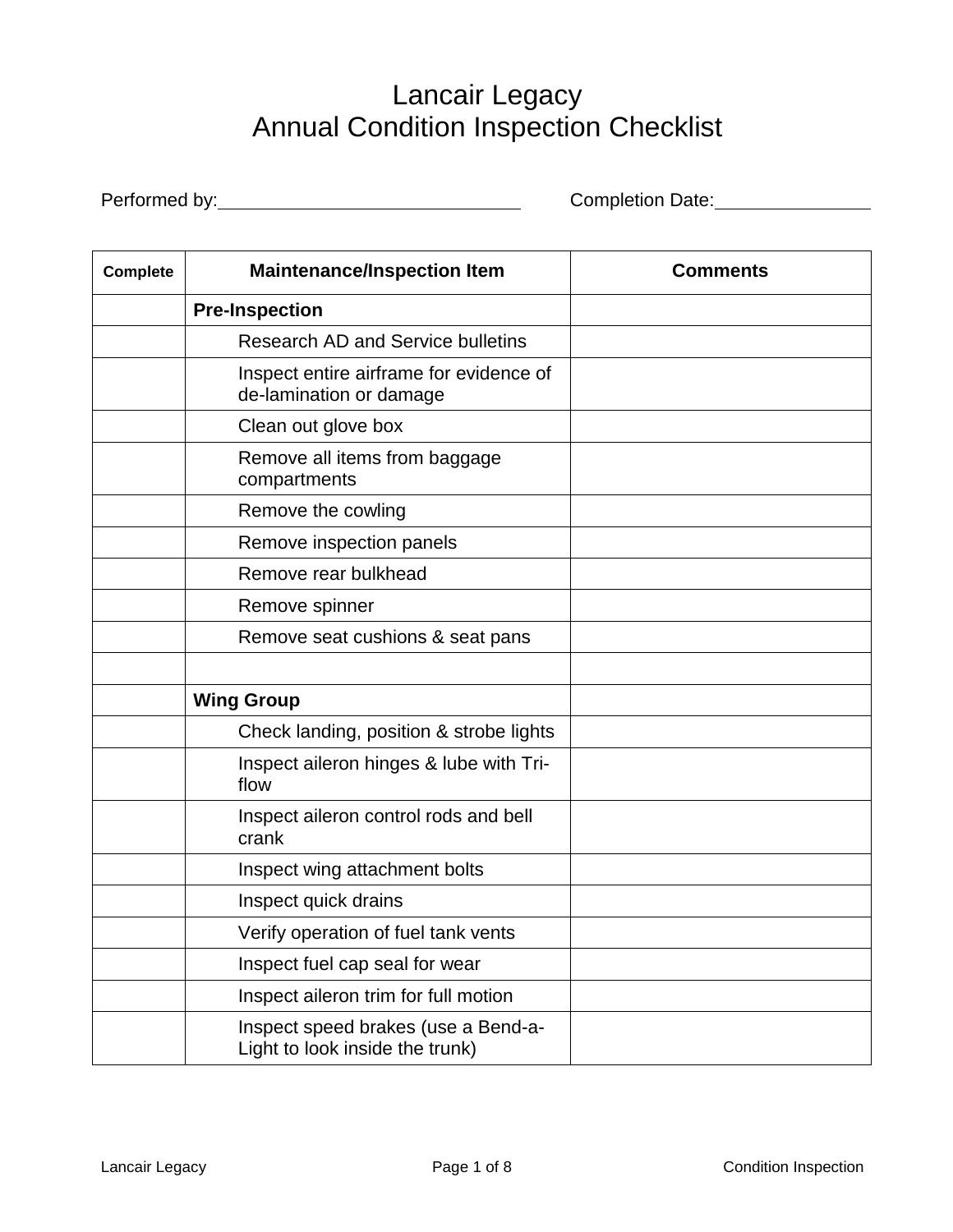| Verify speed brakes retract with loss of<br>electrical power                   |  |
|--------------------------------------------------------------------------------|--|
| Check & drain AOA ports (stick a wire<br>in the port openings to verify clear) |  |
| Inspect pitot tube                                                             |  |
| Verify pitot heat is operational                                               |  |
|                                                                                |  |
|                                                                                |  |
| <b>Flap Group</b>                                                              |  |
| Inspect flap motor & wiring                                                    |  |
| Inspect flap torque tube                                                       |  |
| Inspect flap position switch                                                   |  |
| Inspect flap hinges                                                            |  |
| Verify full operation of flaps                                                 |  |
| Inspect actuator tubes                                                         |  |
|                                                                                |  |
|                                                                                |  |
| <b>Tail Group</b>                                                              |  |
| Inspect rudder hinges & lube with Tri-<br>flow                                 |  |
| Inspect elevator hinges & lube with Tri-<br>flow                               |  |
| Inspect rudder pushrod                                                         |  |
| Inspect elevator pushrod                                                       |  |
| Inspect elevator trim for full movement                                        |  |
| Inspect rudder trim for full movement                                          |  |
| Inspect rudder bell crank                                                      |  |
| Check elevator stops                                                           |  |
|                                                                                |  |
|                                                                                |  |
| <b>Landing Gear Group</b>                                                      |  |
| Inspect nose gear strut for leakage<br>and proper inflation                    |  |
| Inspect main gear struts for leakage<br>and proper inflation                   |  |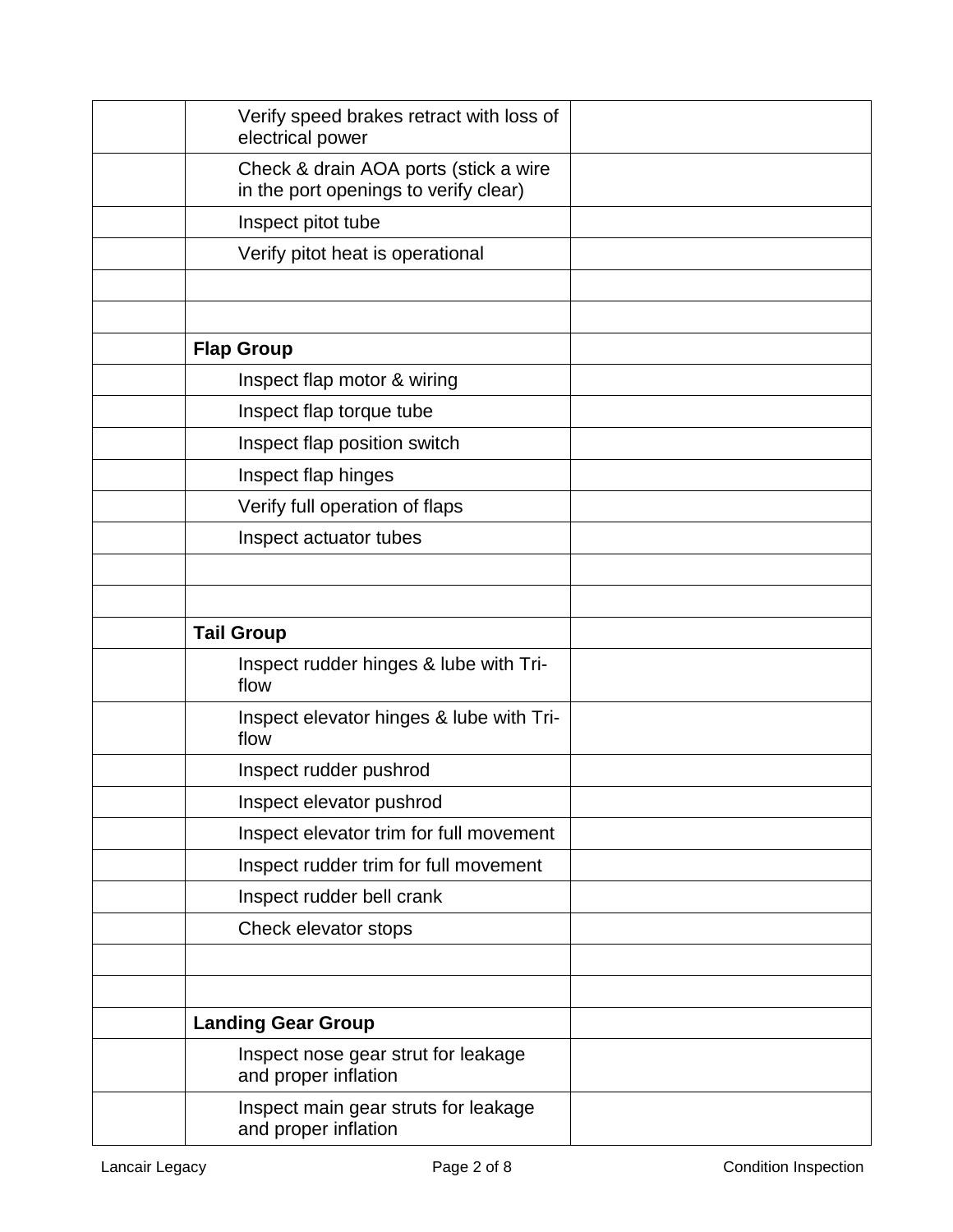| Inspect brake pads for wear                                                                                                                                             |  |
|-------------------------------------------------------------------------------------------------------------------------------------------------------------------------|--|
| Inspect tires for wear, cuts, flat spots &<br>proper inflation pressure                                                                                                 |  |
| Inspect landing gear doors                                                                                                                                              |  |
| Inspect and repack wheel bearings<br>every two years                                                                                                                    |  |
| Check brake fluid level                                                                                                                                                 |  |
| Inspect brake lines for abrasion or<br>damage                                                                                                                           |  |
| Perform gear retraction                                                                                                                                                 |  |
| Perform emergency extension test                                                                                                                                        |  |
| Swing gear freely and check for free<br>and proper movement                                                                                                             |  |
| Inspect wheel well hydraulic lines                                                                                                                                      |  |
| Inspect down position micro-switches                                                                                                                                    |  |
| Verify proper operation of airspeed<br>pressure switch (squat switch)                                                                                                   |  |
| Verify shimmy damper operation using<br>"Lazy Susan" bearing                                                                                                            |  |
| Verify nose gear centering mechanism                                                                                                                                    |  |
|                                                                                                                                                                         |  |
|                                                                                                                                                                         |  |
| <b>Engine Group</b>                                                                                                                                                     |  |
| Inspect oil dip stick access door for<br>proper operation                                                                                                               |  |
| Inspect cowling for wear or damage                                                                                                                                      |  |
| Remove spinner and inspect propeller<br>hub                                                                                                                             |  |
| Inspect propeller for nicks & dress as<br>required                                                                                                                      |  |
| Grease propeller as required by<br>Hartzell (Aeroshell 6 grease 1 fl-oz or<br>6 pumps of the grease gun). Reinstall<br>lube fittings to 50 in-Ib torque (seems<br>high) |  |
| Checked engine for oil leaks                                                                                                                                            |  |
| Remove spark plugs (Keep track of the<br>location)                                                                                                                      |  |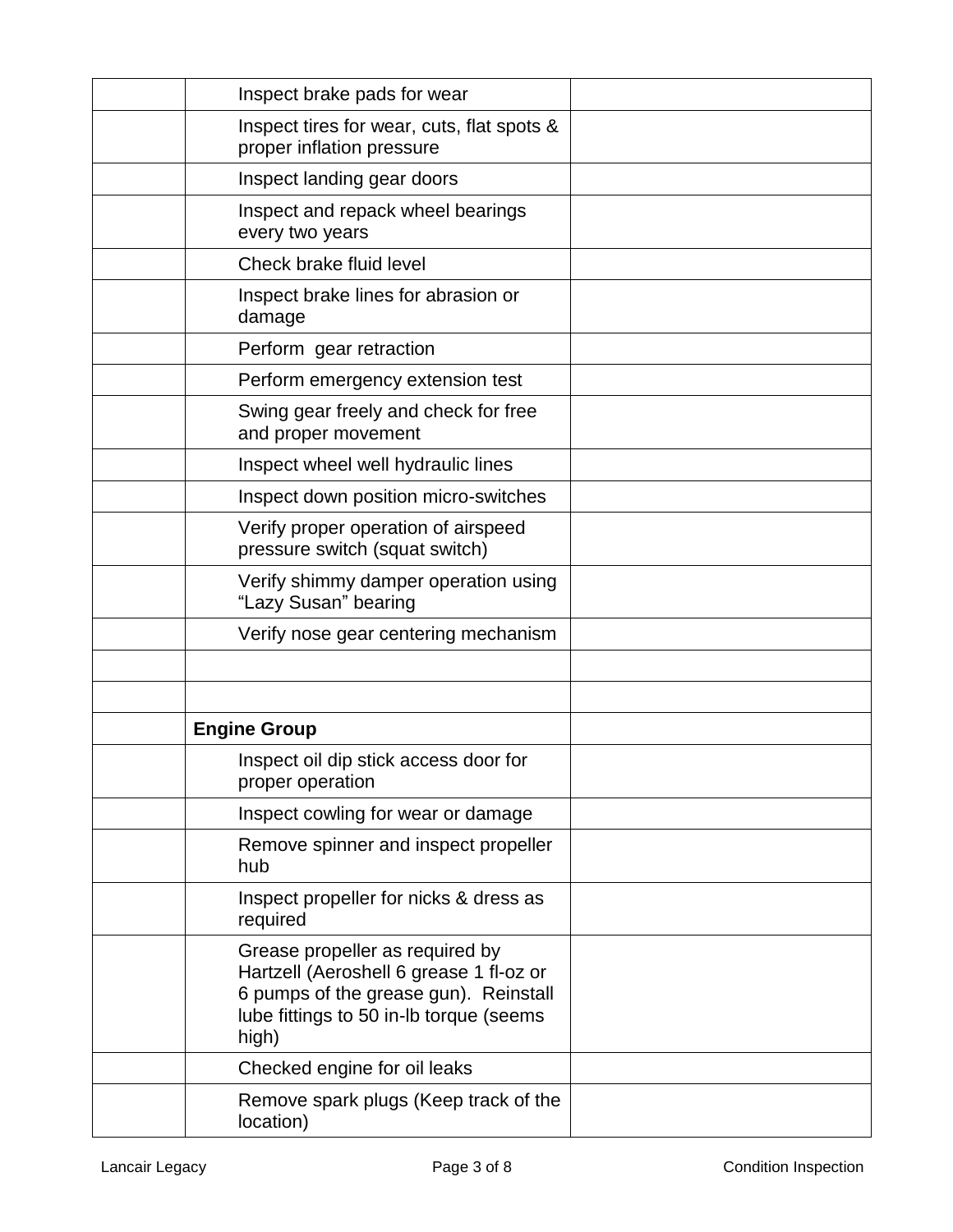| Clean spark plugs                                                                         |  |
|-------------------------------------------------------------------------------------------|--|
| Gap spark Plugs (0.016 to 0.021" for<br>fine wire plugs)                                  |  |
| Anneal or use new gaskets (heat<br>gasket until glowing red then quench in<br>cold water) |  |
| Rotate Spark Plugs (1T to 6B, 1B to<br>6T, 2T to 5B, 2B to 5T, 3T to 4B, 3B to<br>4T)     |  |
| Perform Compression Check note<br>type of leakage (valve or rings)                        |  |
| Cylinder $#1 =$                                                                           |  |
| Cylinder #2=                                                                              |  |
| Cylinder $#3 =$                                                                           |  |
| Cylinder $#4 =$                                                                           |  |
| Cylinder $#5 =$                                                                           |  |
| Cylinder $#6 =$                                                                           |  |
| Check engine case bolts for tightness                                                     |  |
| Inspect oil cooler for leaks and box for<br>cracking per SB034                            |  |
| Check oil cooler door for proper<br>operation                                             |  |
| Inspect engine mount for wear or<br>corrosion                                             |  |
| Remove air filter and inspect throttle<br>butterfly                                       |  |
| Inspect throttle cable for security and<br>full movement                                  |  |
| Inspect air filter element for cleanliness<br>and damage then reinstall if OK             |  |
| Inspect fuel hoses and distribution<br>lines                                              |  |
| Remove, inspect, clean & re-install fuel<br>injectors to 60 in-lbs.                       |  |
| Inspect fuel control cable for security<br>and full movement                              |  |
| Inspect fuel system drain lines                                                           |  |
| Inspect crankcase breather hose                                                           |  |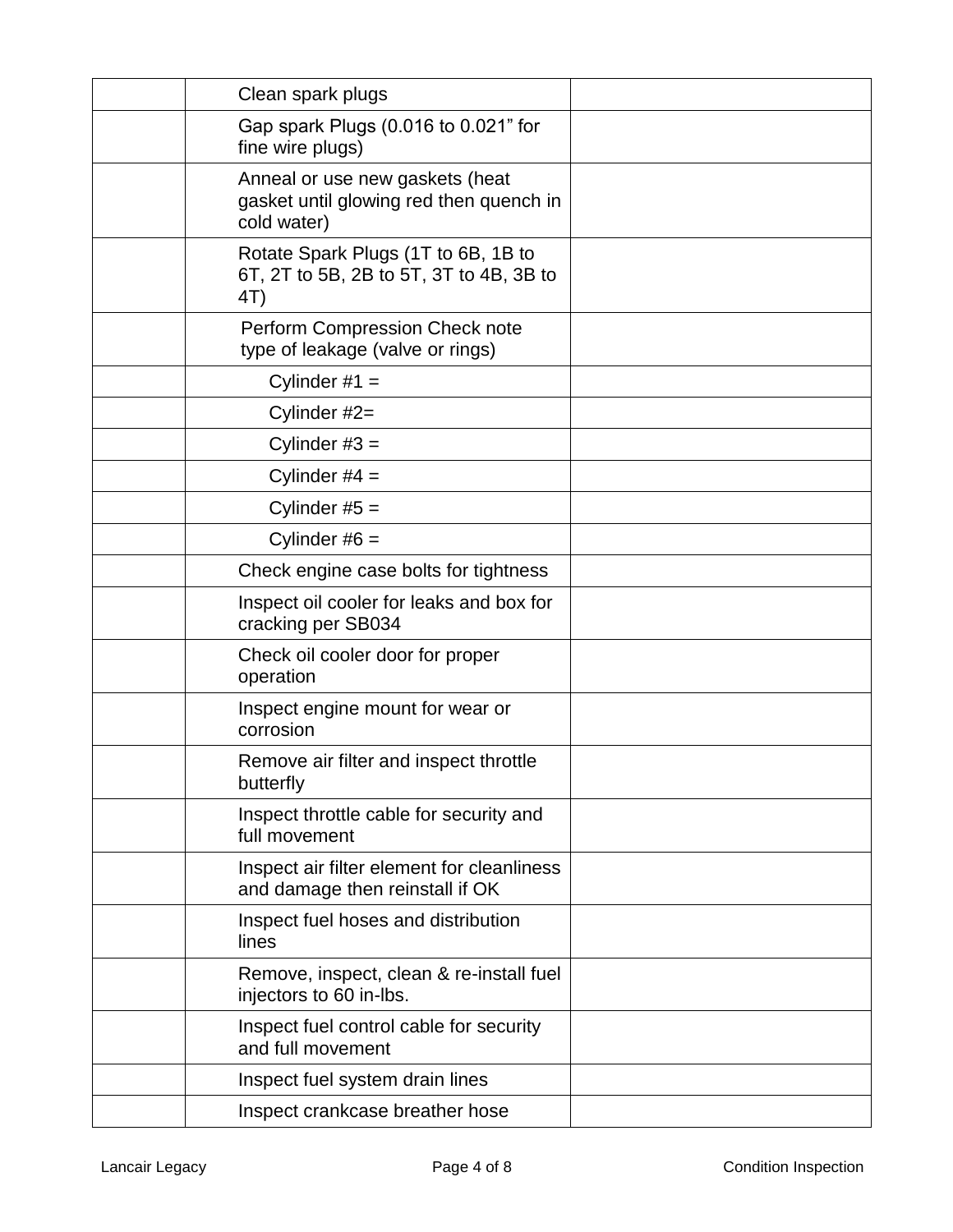| Drain and Inspect gascolator screen &<br>clean if required   |  |
|--------------------------------------------------------------|--|
| Inspect exhaust system for cracks and<br>security            |  |
| Inspect exhaust flange gaskets for<br>leaks                  |  |
| Inspect prop governor                                        |  |
| Inspect prop control cable for security<br>and full movement |  |
| Inspect baffling for cracks and<br>clearance with cowl       |  |
| <b>Check EGT and CHT leads</b>                               |  |
| Inspect engine wiring for security and<br>abrasion           |  |
| Inspect spark plug leads                                     |  |
| <b>Inspect P-leads</b>                                       |  |
| Check & adjust magneto timing                                |  |
| Install spark plugs & torque to 25 ft-lb                     |  |
| Check alternator wiring                                      |  |
| Check regulator wiring                                       |  |
| Check engine starter for security                            |  |
| Check oil pressure sender, hose &<br>wire                    |  |
| Check oil temp sender & wire                                 |  |
| Check fuel pressure sender wire                              |  |
| Check fuel flow sender wire                                  |  |
| Remove cabin heat muff and inspect<br>exhaust for cracks     |  |
| Inspect cabin heat SCAT                                      |  |
| Reinstall spinner, at proper indexing                        |  |
|                                                              |  |
|                                                              |  |
| <b>Cabin Group</b>                                           |  |
| Check seat belts for security                                |  |
| Vacuum cabin                                                 |  |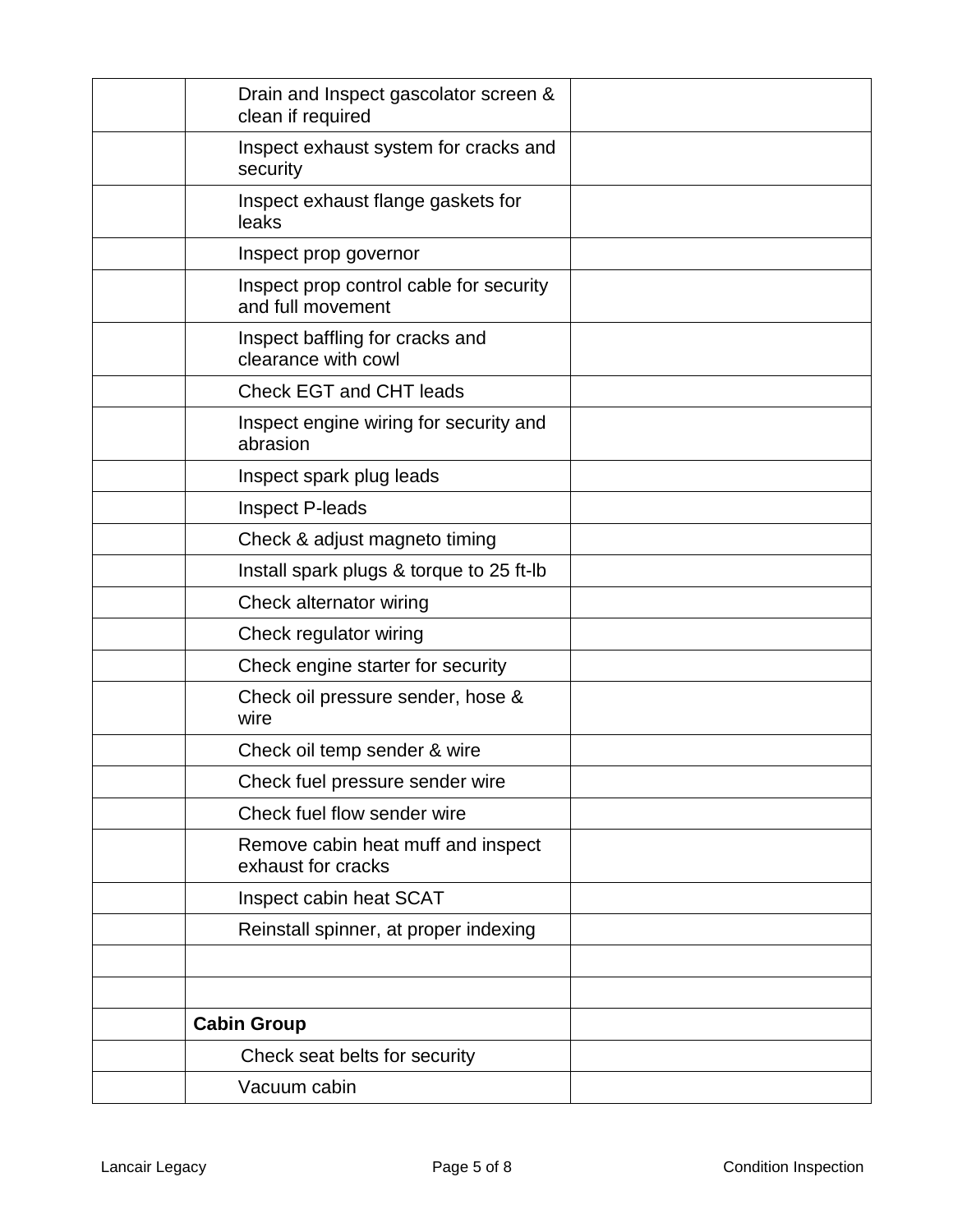| Remove battery. Clean, service and<br>charge it                                 |  |
|---------------------------------------------------------------------------------|--|
| Check cabin heat control for full<br>movement                                   |  |
| Inspect defrost & fresh air SCAT                                                |  |
| Inspect hydraulic lines, cylinders &<br>dump valve                              |  |
| Check canopy latch mechanism for<br>wear and proper operation                   |  |
| Verify that the canopy handle torque<br>bolt is secure using 5/32" Allen wrench |  |
| Inspect canopy seal for damage and<br>full perimeter attachment                 |  |
| Check control system for security and<br>free movement                          |  |
| Verify aileron stop position                                                    |  |
| Remove and inspect emergency exit<br>window                                     |  |
| Inspect the hydraulic pump wiring and<br>fittings                               |  |
| Inspect elevator push tubes and bell<br>crank                                   |  |
| Inspect fresh air vents and tubing                                              |  |
| Inspect rudder pedals, brake cylinders,<br>brake hoses and rudder cables        |  |
| Operate the fuel selector to all<br>positions                                   |  |
| Inspect fuel lines inside cabin                                                 |  |
| Inspect autopilot roll servo, pushrods &<br>electrical connections              |  |
| Inspect autopilot pitch servo, pushrods<br>& electrical connections             |  |
| <b>Reinstall Seat Pans</b>                                                      |  |
|                                                                                 |  |
|                                                                                 |  |
| <b>Instruments Group</b>                                                        |  |
| Check pitot tube heat operation                                                 |  |
| Check static ports w/ 0.032 safety wire                                         |  |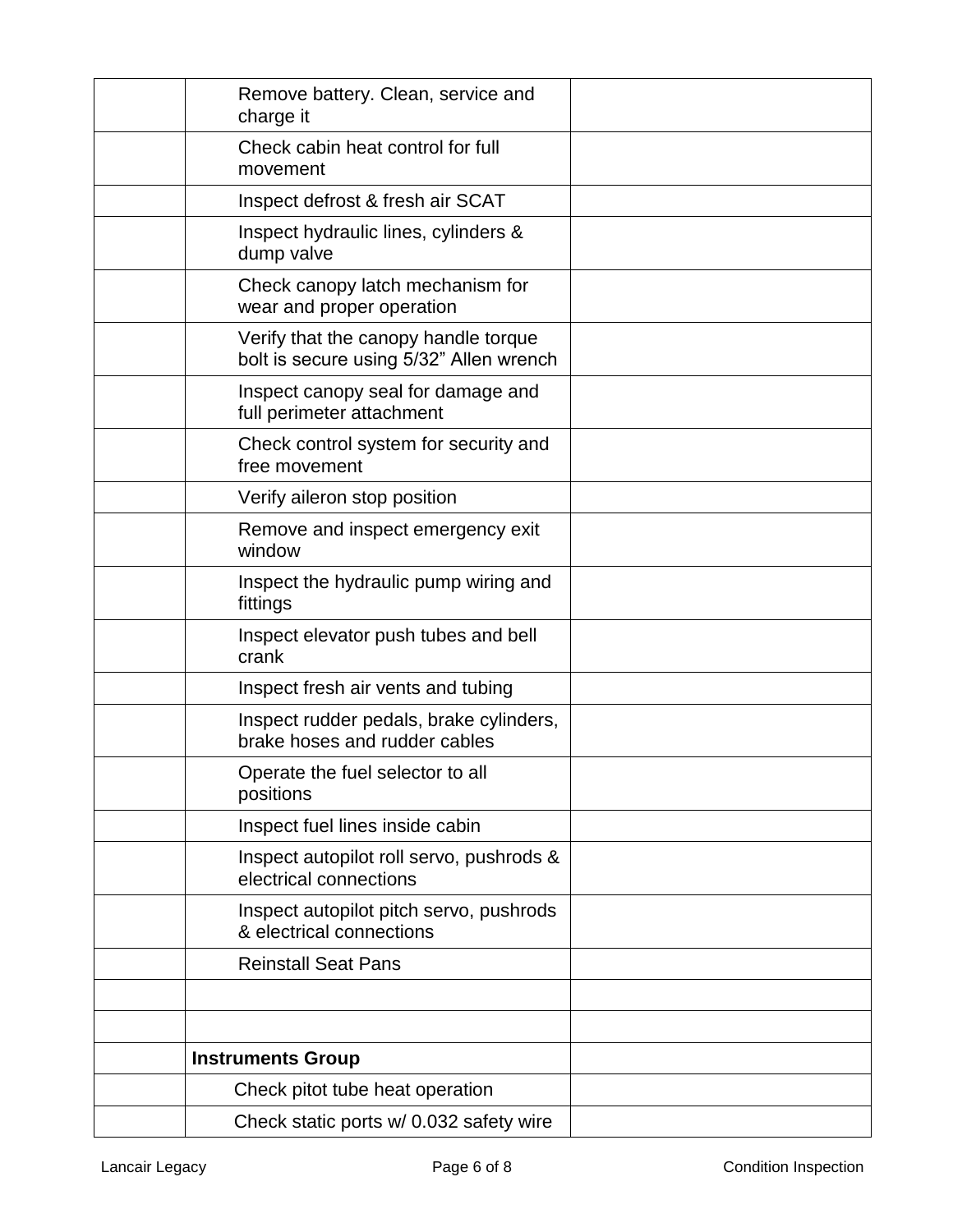| Check ELT Battery for expiration date                                       |  |
|-----------------------------------------------------------------------------|--|
| Check ELT for proper operation using<br>impact and panel mounted switches   |  |
| Inspect pitot static system tubing                                          |  |
| Cycle all breakers and switches to<br>verify proper operation               |  |
| Check trim selector switch for proper<br>operation                          |  |
| Inspect BNC connections for damage<br>and corrosion                         |  |
| Inspect antenna cables                                                      |  |
| Inspect oxygen system tubing                                                |  |
| Inspect intercom wiring and plugs                                           |  |
| Inspect wiring going to magnetometer                                        |  |
| Check switch and breaker connections<br>for tightness                       |  |
| <b>Check instrument connectors</b>                                          |  |
| Check strobe lights & nav lights for<br>proper operation                    |  |
|                                                                             |  |
|                                                                             |  |
| <b>Functional Check and Run-up</b>                                          |  |
| <b>Reinstall battery</b>                                                    |  |
| Install all inspection panels                                               |  |
| Remove jack fittings                                                        |  |
| Verify the gear dump valve is closed                                        |  |
| Start engine verify oil pressure                                            |  |
| Turn fuel selector to off and verify<br>engine stops due to fuel starvation |  |
| Restart engine and let it warm up                                           |  |
| Perform 1800 rpm run-up                                                     |  |
| Right mag drop $=$                                                          |  |
| Left mag drop $=$                                                           |  |
| Oil temperature =                                                           |  |
| Oil pressure $=$                                                            |  |
| Fuel pressure =                                                             |  |